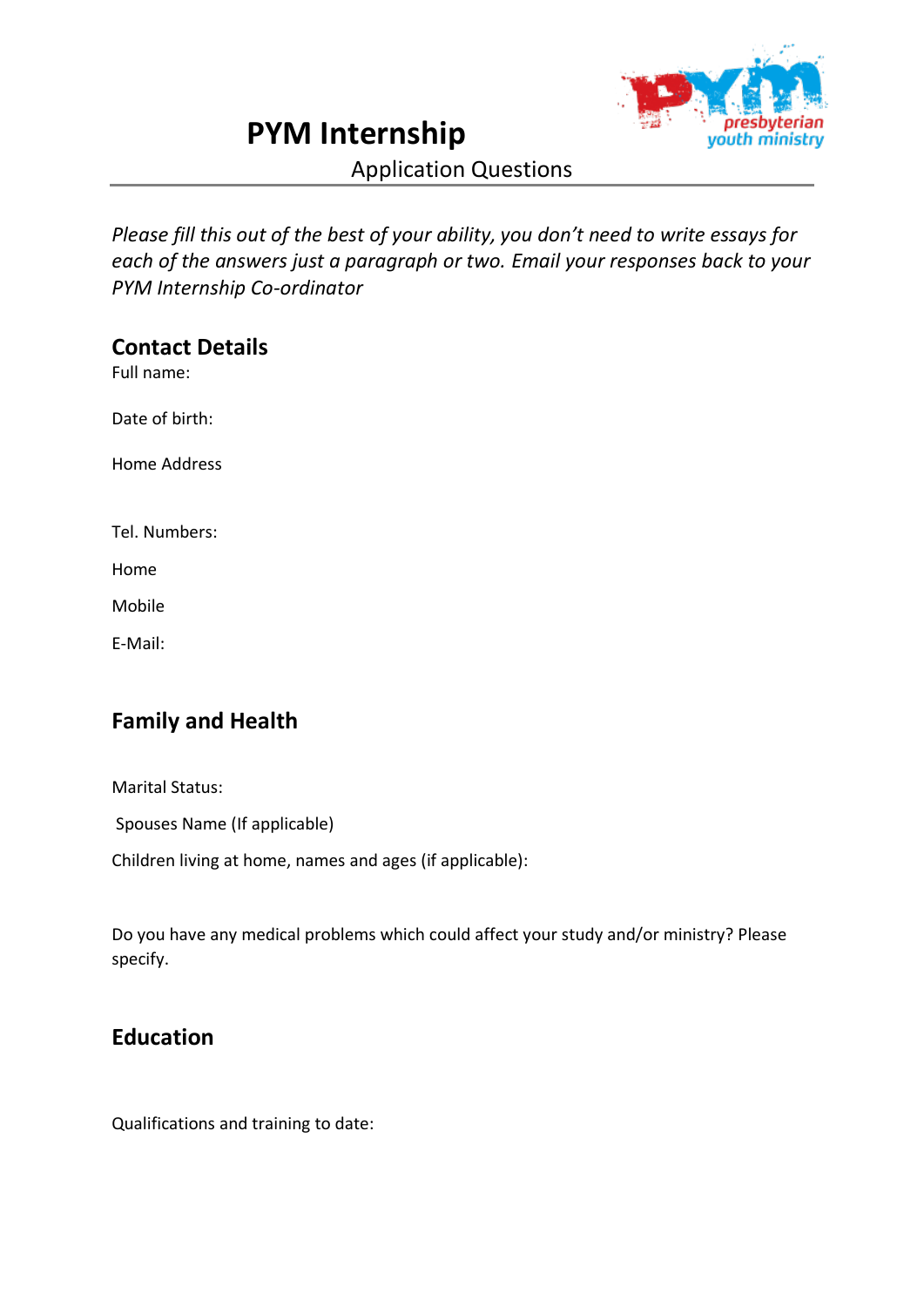What subjects gave you most satisfaction?

#### **Christian Faith**

Briefly (500 words or less) describe your Christian faith journey.

#### **Church Involvement**

Where and when did you become an active member of the Presbyterian Church of Aotearoa New Zealand?

Have you been part of other churches other than Presbyterian? If so please list the churches and how long you participated in them

What involvement have you had with PYM and their events?

What do you consider to be your home parish?

How are you involved in your congregation at the present time?

#### **Skills, Abilities and Youth Work**

What do you and others consider to be your skills and abilities relevant to youth ministry leadership?

Briefly outline the youth work you have been involved in:

#### **The PYM Internship and your calling**